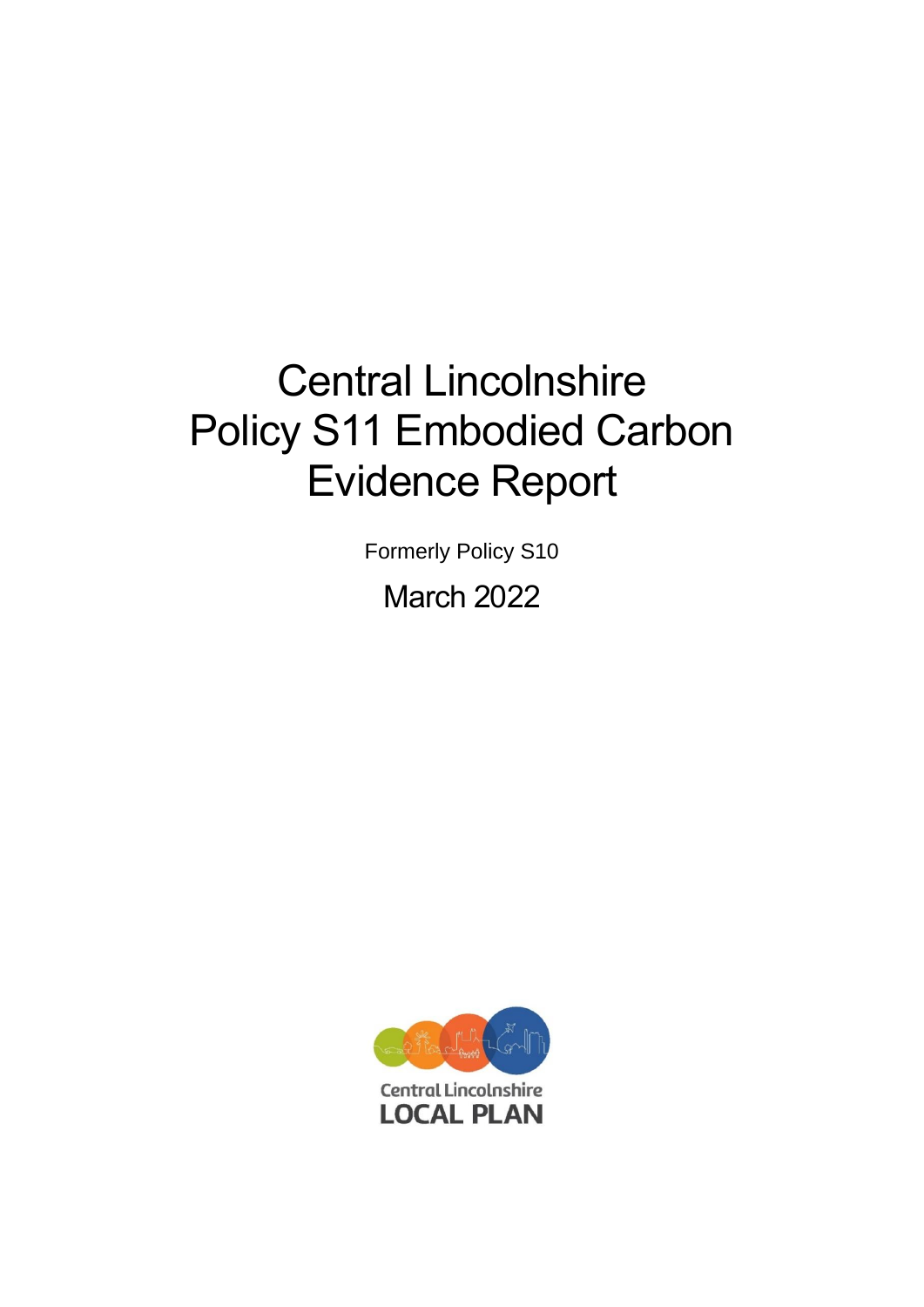# **Contents**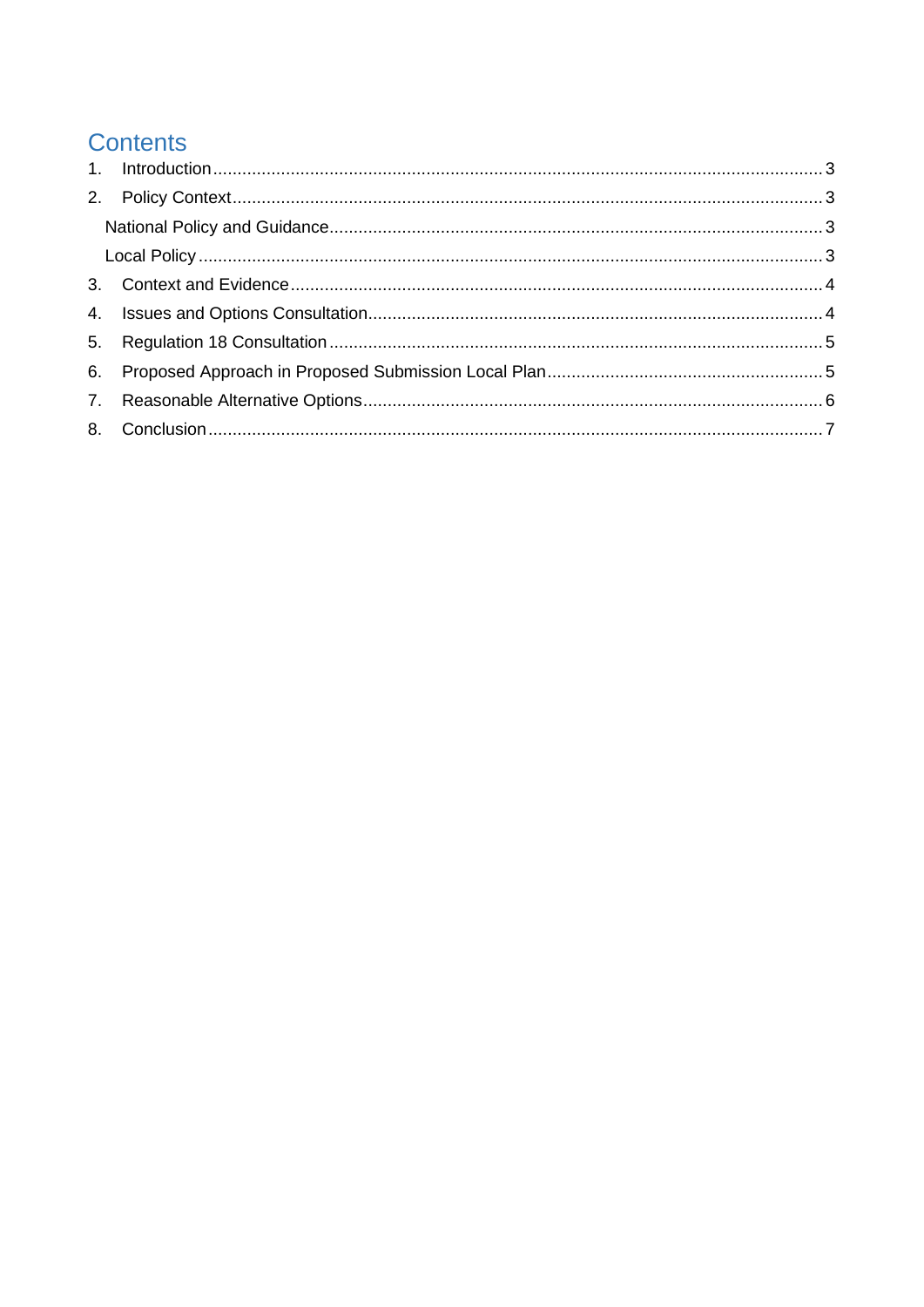#### <span id="page-2-0"></span>1. Introduction

- 1.1. The Central Lincolnshire Local Plan is being updated since the first Local Plan for Central Lincolnshire, an area covering the districts of City of Lincoln, North Kesteven and West Lindsey, was adopted in April 2017.
- 1.2. This Evidence Report (which is one of a collection) provides background information and justification for Policy S11, which relates to embodied carbon.

## <span id="page-2-2"></span><span id="page-2-1"></span>2. Policy Context

#### National Policy and Guidance

- 2.1. Since the Central Lincolnshire Plan was adopted the National Planning Policy Framework (NPPF) was updated in July 2018 with subsequent additional changes being published in February 2019 and in July 2021.
- 2.2. The NPPF does not contain any specific policy in relation to embodied carbon. However, Chapter 2 of the NPPF sets out national policy for achieving sustainable development, and separates it out into three objectives – economic, social and environmental. Within the environmental objective, "*mitigating and adapting to climate change, including moving to a low carbon economy"* forms a key part of achieving sustainable development – a key goal of the planning system.
- 2.3. Paragraph 20 of the NPPF sets out the strategic matters that should be addressed through strategic policies, including "planning measures to address climate change mitigation and adaptation", while paragraph 152 provides that:

*"The planning system should support the transition to a low carbon future in a changing climate, taking full account of flood risk and coastal change. It should help to: shape places in ways that contribute to radical reductions in greenhouse gas emissions, minimise vulnerability and improve resilience; encourage the reuse of existing resources, including the conversion of existing buildings; and support renewable and low carbon energy and associated infrastructure."*

- 2.4. The Planning Practice Guidance (PPG) was first introduced in 2014 and offers 'live' government guidance. The PPG provides guidance to help in the implementation of policy in the NPPF.
- 2.5. Like the NPPF, at present the NPPG offers no specific guidance in relation to embodied carbon.

#### Local Policy

- <span id="page-2-3"></span>2.6. Policy LP18, Climate Change and Low Carbon Living, of the current Local Plan (2017) states that proposals will be considered 'more favourably' if the scheme would make a positive and significant contribution to a number of matters, including resource efficiency. Specifically, the policy states that schemes which 'take opportunities to use sustainable materials in the construction process, avoiding products with high embodied energy content' will be considered 'more favourably'.
- 2.7. The current Local Plan (2017) therefore does not contain a specific *requirement* in relation to embodied carbon: rather, it expressly supports proposals which address this matter positively and significantly.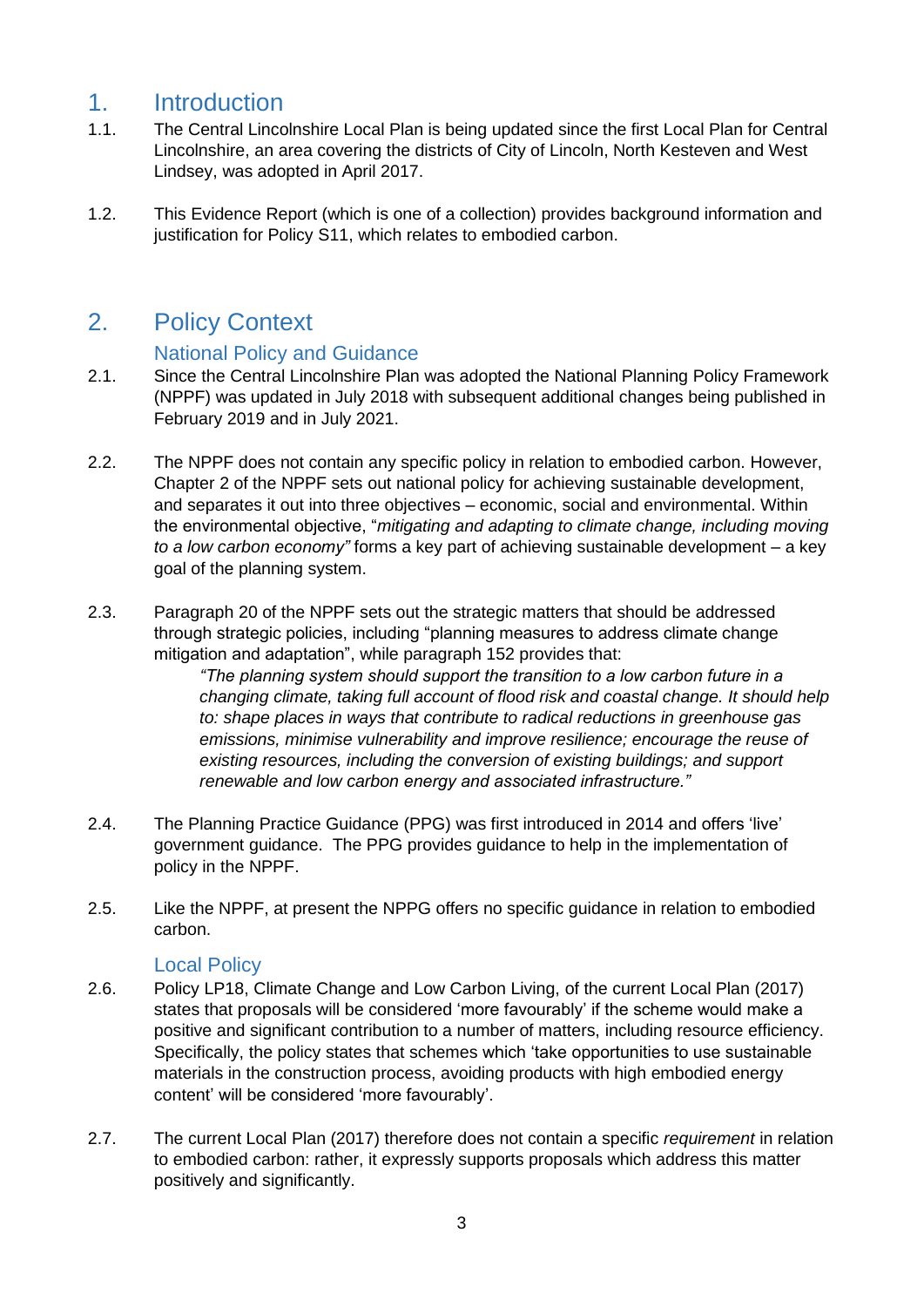# <span id="page-3-0"></span>3. Context and Evidence

- 3.1. The introduction of policy S11 in the new Local Plan is needed because it presents a real opportunity in terms of reducing resource and energy consumption, and minimising waste and emissions.
- 3.2. A significant proportion of a building's lifetime carbon is locked into the fabric and systems. Embodied carbon means all the carbon dioxide emitted in producing materials, so in the case of buildings means all the emissions from the construction of building materials, the construction of the building itself, all the fixtures and fittings inside and finally the deconstruction and disposal at the end of a building's lifetime. Embodied carbon figures have been calculated for different dwelling types across Central Lincolnshire with the average embodied carbon figure of 45 tonnes of CO2 per dwelling. Addressing the embodied carbon can provide cost-effective potential for carbon savings and cost savings over and above those traditionally targeted through operational savings. Much of the low hanging fruit of embodied carbon abatement is yet to be taken advantage of. It therefore provides a significant opportunity to reduce the carbon impact of the business and increase organisational carbon savings.
- 3.3. Reduction in embodied carbon is not subject to ongoing building user behaviour in the way that operational carbon savings are. As a result, embodied carbon benefits can be more accurate and identifiable than predicted operational carbon reductions, particularly as the final occupant of the building is not known at the time.
- 3.4. Embodied carbon savings made during the design and construction stage are also delivered today. This contrasts with operational emissions savings which are delivered over time in the future. Indeed, a Kg of CO2 saved over the next 5 years has a greater environmental value than a kg saved in say 10 or more years' time.
- 3.5. Embodied carbon assessment can also contribute to other sustainability targets and priorities beside carbon. For example, use of recycled content, recyclability of building materials, and reduced waste materials to landfill can all result from a focus on embodied carbon and also contribute to waste targets. Similarly, benefits to the local community can accrue from reduced on-site energy generation and cleaner fabrication processes which mitigate the impact of the development site on the local area; the use of more local sourcing and local supply chains can also support jobs and the economy in the locale (or if not local, at regional or national level).

#### <span id="page-3-1"></span>4. Issues and Options Consultation

- 4.1. The topic of embodied carbon was not specifically consulted on at the Issues and Options Consultation.
- 4.2. However, the policy was introduced because of the decision taken by the CLJSPC to deliver a Local Plan that makes significant efforts to deliver a net zero carbon Central Lincolnshire and because of the positive impacts addressing embodied carbon can have, as highlighted in section 3 above.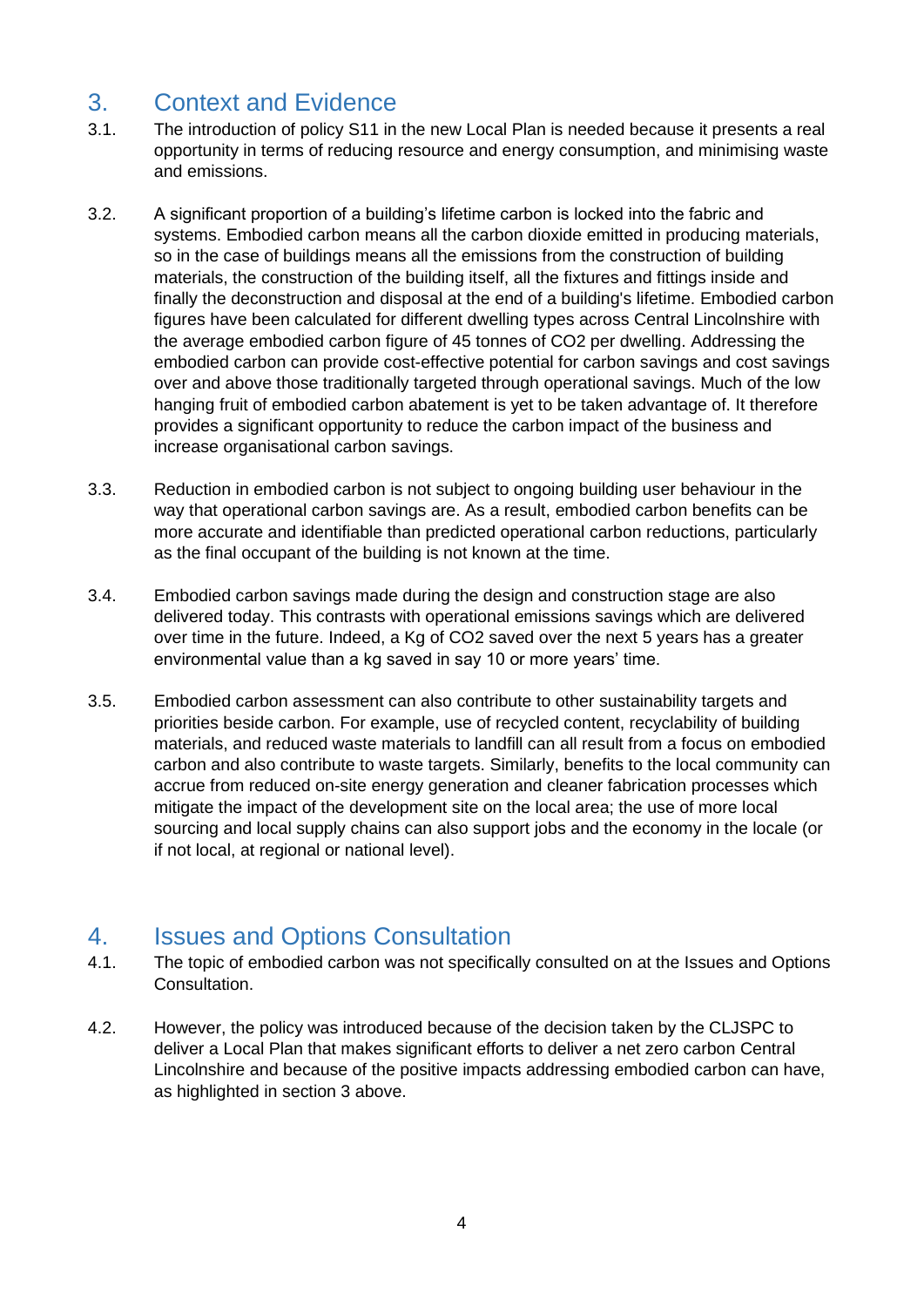# <span id="page-4-0"></span>5. Regulation 18 Consultation

- 5.1. A Consultation Draft of the Local Plan was published for consultation between 30 June and 24 August 2021. During this eight week consultation, comments were received on the plan, the policies within the plan, and supporting information and evidence.
- 5.2. A number of comments were received in relation to the Embodied Carbon policy. The response to the policy was mixed: while there was some support for the proposed policy, others felt that it could go further. Some commentors felt that the policy was too vague, and lacking specific detail, and the issue of whether the policy is justified was raised. Other concerns included viability, with some concerned that the viability implications could deter developers to outside the Central Lincolnshire area. There was also particular concern that the evidence supporting the Local Plan focuses on technical feasibility, and that the practicality of sourcing materials and equipment had not been duly considered and could result in delay and uncertainty.
- 5.3. Due consideration has been given to the comments received, in light of national policy and the overarching objectives of the emerging Central Lincolnshire Local Plan: the proposed policy wording in relation to major development proposals has been retained as per the draft wording presented in the earlier draft.
- 5.4. The reasons that this proposed policy in respect of major development proposals has not been altered are:
	- The ambition to deliver a net zero carbon Central Lincolnshire and the role embodied carbon can play in this.
	- The policy wording offers a degree of flexibility, in that no *requirement* to minimise embodied carbon exists until January 2025 (prior to this, proposals must set out what opportunities to lower a building's embodied carbon content have been considered, and which opportunities, if any, are to be taken forward- there is no requirement for action).
	- The local authorities intend to issue further guidance on this aspect of the policy prior to 2025, thus concern's regarding lack of clarity will be addressed.

## <span id="page-4-1"></span>6. Proposed Approach in Proposed Submission Local Plan

- 6.1. As discussed above, the proposed policy approach to be taken forward in the Local Plan includes a specific requirement for major development proposals to minimise embodied carbon (from 2025) and a requirement for all other development to consider the opportunities that exist to reduce embodied carbon content.
- 6.2. As explained at paragraphs 5.3 and 5.4 above, the wording in relation to major development proposals remains unaltered from the earlier Draft Local Plan.
- 6.3. The first paragraph of the policy also remains unaltered, again, given the important contribution reduction embodied carbon can make towards a net zero carbon Central Lincolnshire.
- 6.4. However, following the Regulation 18 consultation, additional criteria have been added to the policy relating to a presumption against demolition.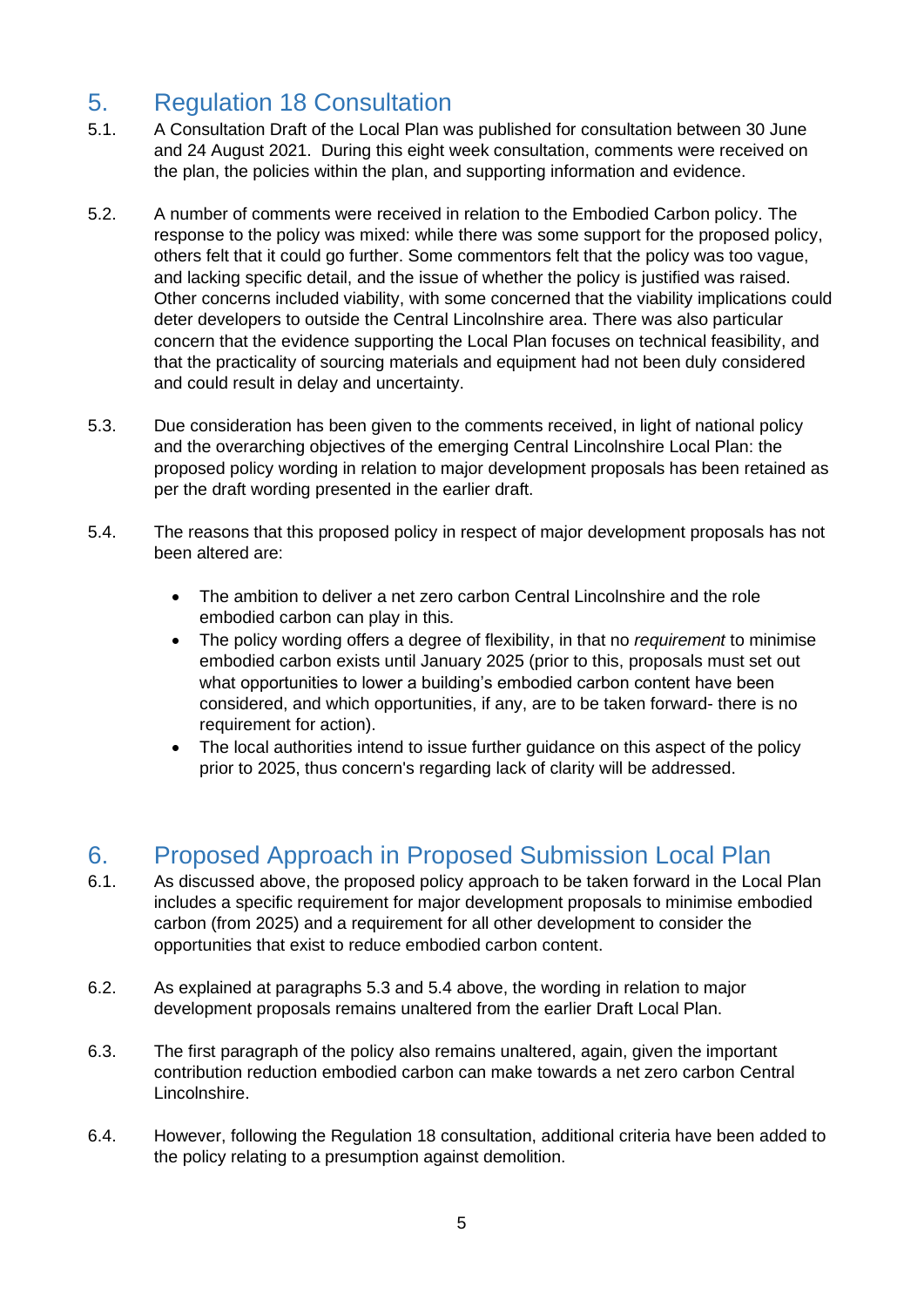- 6.5. This new section of the policy seeks to avoid the embodied carbon in existing buildings being 'wasted' via demolition and avoid the creation of new embodied carbon through replacement development on demolition sites. The additional section establishes that proposals involving demolition must be accompanied by full justification for said demolition, and that demolition will only be permitted in certain specific circumstances, as set out in criteria 1 to 4.
- 6.6. The 'presumption against demolition' section of policy S11 was added in light of:
	- Recognition of the potential embodied carbon that could be 'wasted' through demolition, and the potential embodied carbon that could be 'saved' by repairing, reusing, refurbishing or repurposing compared to construction of a replacement building or buildings.
	- Comments made during the Regulation 18 consultation that the Local Plan should 'go further' in respect of addressing the impact of development on climate change.
	- NPPF paragraph 152: "the planning system should...encourage the reuse of existing resources, including the conversion of existing buildings...".

## <span id="page-5-0"></span>7. Reasonable Alternative Options

- 7.1. The alternative policy options explored initially, as detailed in the Interim Sustainability Appraisal Report for the Draft Central Lincolnshire Local Plan (June 2021), were a policy setting specific requirements for minimising embodied carbon for both major and minor development proposals (option 2) or, option 3, have no local policy and instead rely on national policy and guidance as set out in the NPPF and NPPG.
- 7.2. Policy option 2 was discounted because, while it set specific requirements for both major and minor proposals, compared to the preferred policy approach which set a specific requirement only for major proposals and a general requirement for all other proposals, the effects are anticipated to be similar, with both policy option 1 and policy option 2 scoring the same in the sustainability appraisal. A lack of specific criteria in relation to minor development was deemed to allow applicants' flexibility in how they achieve the policy requirements and provide balance in terms of what is expected from applicants and developers when considering the Local Plan requirements as a whole.
- 7.3. Policy option 3 was discounted because it was likely to have neutral or negligible effects in relation to all 15 of the Sustainability Appraisal objectives.
- 7.4. Following the Regulation 18 consultation, an additional policy option was consideredoption 4. Option 4 is as per option 1 (a policy setting a requirement for minimising embodied carbon for major development proposals), but also includes a presumption against demolition, and establishes the limited circumstances in which demolition will be permitted.
- 7.5. Appraisal of the 4 policy options as part of the development of the Proposed Submission Local Plan saw option 4 score the same as policy option 1.
- 7.6. The decision to take option 4 forward as the preferred policy in the Proposed Submission Local Plan was made because the presumption against demolition is likely to bring notable benefits in terms of reduced carbon emissions as a result of reduced demolition waste and preventing emissions from the construction of replacement new buildings.